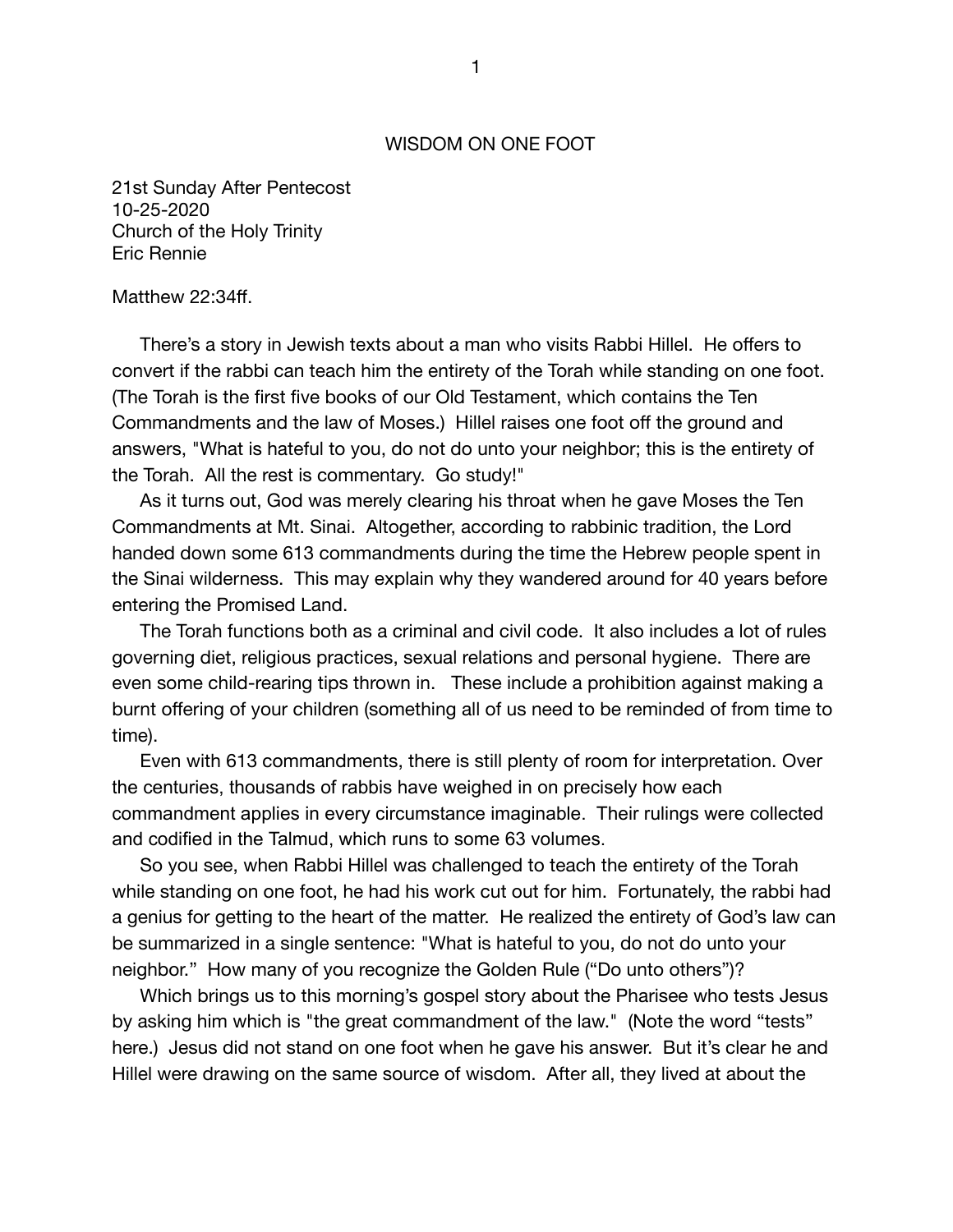same time. Both were grounded in Jewish law. They also shared a genius for getting to the heart of the matter.

Jesus told the Pharisee to love God and to love his neighbor as himself. He said, "On these two commandments hang all the law and the prophets."

The Great Commandment is easily summarized but not so easily put into practice. Loving God may perhaps be done in the abstract, but not loving your neighbor as yourself. Bill Belury, who was rector here long ago, told a story about preaching on this gospel passage one Sunday. A parishioner came up to him afterwards and said, "Reverend, you don't know my neighbor!"

The trouble is, we *do* know that neighbor. He's the guy who borrowed your hedge trimmer and never returned it. He's the guy who has the Trump sign in his yard — or the Biden sign — depending on your political leanings. The guy who cuts you off in traffic, then gives you the finger. The gym teacher who made fun of you in front of the other kids. The crazy lady who pushes her grocery cart full of trash bags up the street while muttering furiously to herself. The guy who's always trying to sell you something and won't take "no" for an answer. The nagging spouse, the interfering in-law, the ungrateful child, the overbearing boss, the scheming co-worker, the lazy underling they're all your neighbors.

Lest there be any doubt on this score, another lawyer once asked Jesus who should be regarded as his neighbor. Jesus answered with a parable about a despised Samaritan who showed kindness toward a stranger. The stranger had been beaten by robbers and left half dead by the side of the road. In effect, Jesus was saying your neighbor is everyone you meet.

Now, if it's any help, I'll add this: Jesus commanded us to love our neighbor; he didn't say we actually had to like him. That may seem contradictory, but something gets lost in translation with this story. The word translated as "love" in this passage from the original Greek — *agape* —does not mean what we think it means. It would never be used for the love we have for a friend or for the love of a spouse or a child. Those are separate words altogether in Greek. "Agape" has no exact English equivalent. Even in Greek it's rarely used outside of a religious context.

One clue to its meaning may be found in how Jesus uses the word in this passage. He said, "You shall love your neighbor *as yourself*." Why did he throw in that bit about loving yourself?Why not just say "love your neighbor," period? Because in a very real and profound sense, your neighbor *is* yourself. "Agape" love is the recognition that we are all brothers and sisters under the skin, regardless of appearances.

The person who cuts you off in traffic, then gives you the finger – that's you. So is the gym teacher who made fun of you. How about the crazy lady who mutters furiously to herself? You again. Ditto the guy who's always trying to sell you something; the